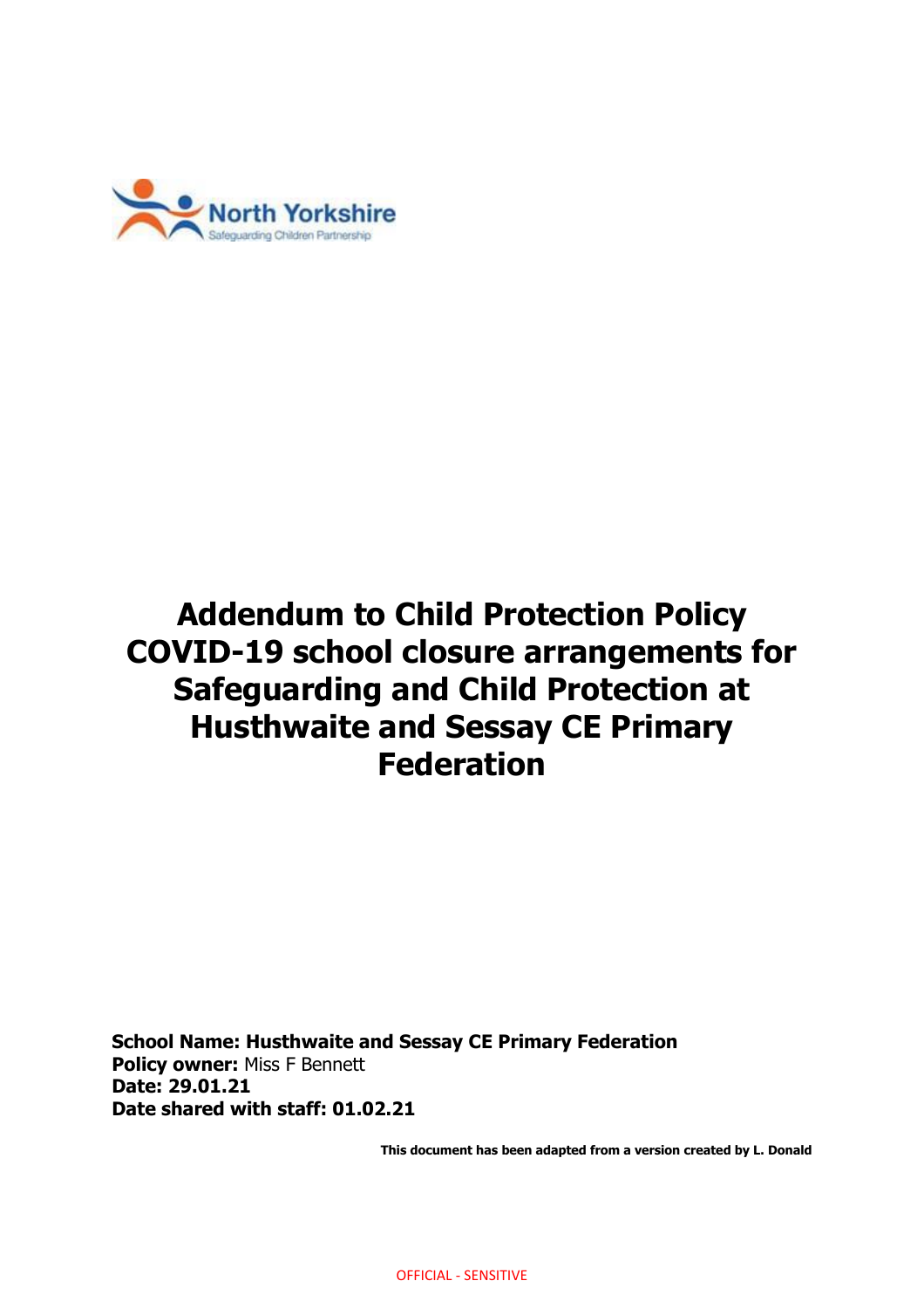# <span id="page-1-0"></span>**1. Context**

From 4<sup>th</sup> January 2021 the government announced a national lockdown, schools and colleges should allow only vulnerable children and young people and the children of critical workers to attend these settings. All other pupils and students should not attend and should learn remotely until February half term.

Alternative provision (AP) and special schools will remain open and continue to offer face to face provision for all pupils where appropriate.

Early year's provision should continue to remain open and should continue to allow all children to attend full time or their usual timetable hours. This includes early years registered nurseries and childminders, maintained nursery schools, as well as nursery classes in schools and other pre-reception provision on school sites. Only vulnerable children and children of critical workers should attend on-site reception classes.

This addendum of the Husthwaite and Sessay CE Primary Federation Child Protection policy contains details of our individual safeguarding arrangements in the following areas:

| 2. |  |
|----|--|
| З. |  |
| 4. |  |
| 5. |  |
| 6. |  |
|    |  |
|    |  |
|    |  |
|    |  |
|    |  |
|    |  |
|    |  |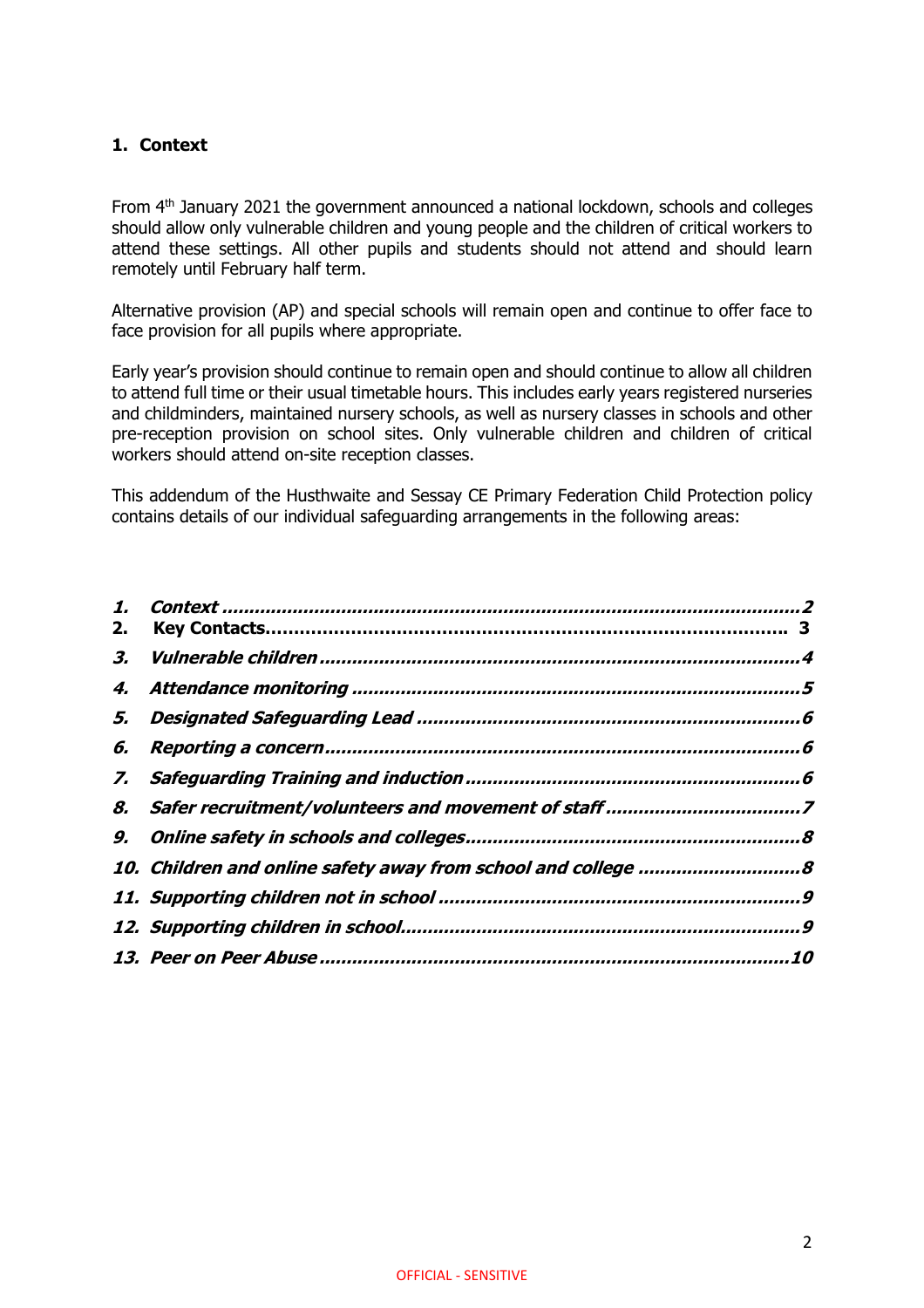## **Key contacts**

| <b>Role</b>                                    | <b>Name</b>                                                                                      | <b>Contact</b><br>number   | <b>Email</b>                                                                                                                                         |
|------------------------------------------------|--------------------------------------------------------------------------------------------------|----------------------------|------------------------------------------------------------------------------------------------------------------------------------------------------|
| Designated<br>Safeguarding<br>Lead             | Fiona<br><b>Bennett</b>                                                                          | 01347868371<br>07522115775 | headteacher@husthwaite.n-yorks.sch.uk<br>headteacher@sessay.n-yorks.sch.uk                                                                           |
| Deputy<br>Designated<br>Safeguarding<br>Lead/s | Husthwaite<br>Gemma<br>Goodchild<br>Sarah Dixon<br>Sessay<br>Katie Tyrka<br>Louise<br>Waite      | 01347868371                | g.goodchild@husthwaite.n-yorks.sch.uk<br>admin@husthwaite.n-yorks.sch.uk<br>ktyrka@sessay.n-yorks.sch.uk<br>admin@sessay.n-yorks.sch.uk              |
| Headteacher                                    | Fiona<br><b>Bennett</b>                                                                          | 01347868371<br>07522115775 | headteacher@husthwaite.n-yorks.sch.uk<br>headteacher@sessay.n-yorks.sch.uk                                                                           |
| Chair of<br>Governors                          | <b>Judith</b><br>Walburn<br>Louisa<br>Carolan                                                    |                            | CofG@husthwaite.n-yorks.sch.uk<br>CofG@sessay.n-yorks.sch.uk                                                                                         |
| Safeguarding<br>Governor                       | Liz Hebdon                                                                                       |                            | Ihebdon@husthwaite.n-yorks.sch.uk                                                                                                                    |
| Welfare and<br>Contact<br>Coordinator *        | Fiona<br><b>Bennett</b><br>Husthwaite<br>Gemma<br>Goodchild<br>Sessay<br><b>Nickie</b><br>Gauder | 01347868371                | headteacher@husthwaite.n-yorks.sch.uk<br>headteacher@sessay.n-yorks.sch.uk<br>g.goodchild@husthwaite.n-yorks.sch.uk<br>ngauder@sessay.n-yorks.sch.uk |

\* School should allocate a member of staff to coordinate welfare and contact and have the oversight of all the vulnerable pupils during this period of time. This may be a delegated role separate from the DSL role however there must be good liaison.

# **Any additional school contacts (including contacts for DSLs where this is being supported by another school):**

| <b>Role</b> | <b>Name</b> | <b>Contact</b><br>number | <b>Email</b> |
|-------------|-------------|--------------------------|--------------|
|             |             |                          |              |
|             |             |                          |              |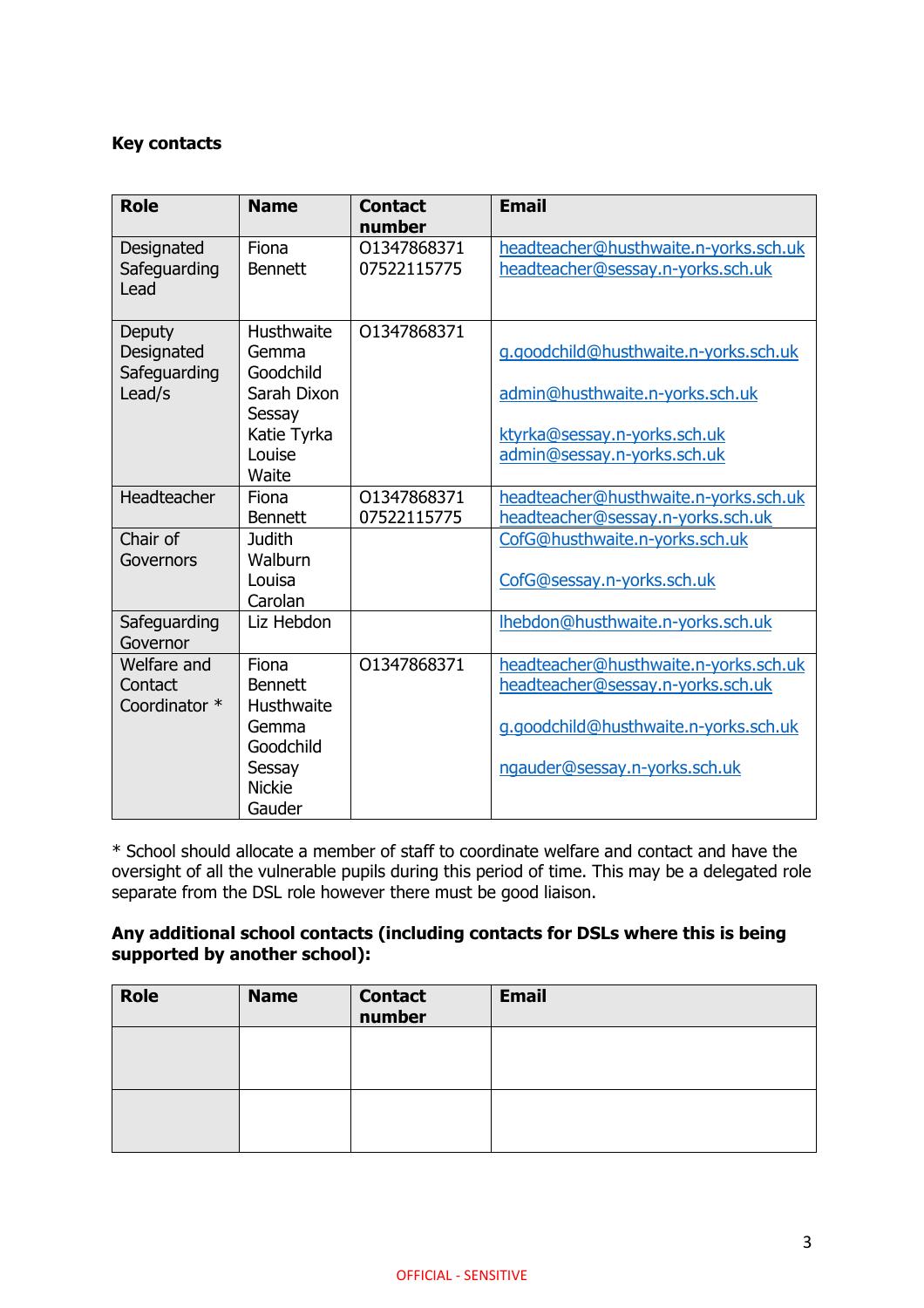**Key telephone numbers of all available DSL's/deputies should be provided to staff covering the setting.**

<span id="page-3-0"></span>**Staff should be reminded that they can make a referral in exceptional circumstances to the Customer Contact Centre number 01609 780780 and/or LADO contact number 01609 533080**

#### **Vulnerable children**

Vulnerable children and young people include those who:

- are assessed as being in need under section 17 of the Children Act 1989, including children and young people who have a child in need plan, a child protection plan or who are a looked-after child
- have an education, health and care (EHC) plan
- have been identified as otherwise vulnerable by educational providers or local authorities (including children's social care services), and who could therefore benefit from continued full-time attendance, this might include:
	- children and young people on the edge of receiving support from children's social care services or in the process of being referred to children's services
	- adopted children or children on a special guardianship order
	- those at risk of becoming NEET ('not in employment, education or training')
	- those living in temporary accommodation
	- those who are young carers
	- those who may have difficulty engaging with remote education at home (for example due to a lack of devices or quiet space to study)
	- care leavers
	- others at the provider and local authority's discretion including pupils and students who need to attend to receive support or manage risks to their mental health

Some children open to the Early Help service will be classed as vulnerable learners, but not all. It is recommended that practitioners use the existing RAG rating documents to help identify those children considered vulnerable and exercise their discretion (this is likely to be all children whose cases are categorised as red, and a proportion of those cases classified as amber).

The Husthwaite and Sessay CE Primary Federation will continue to work with and support children's social workers and Early Help to help protect vulnerable children. This includes working with and supporting children's social workers and the local authority virtual school head (VSH) for looked-after and previously looked-after children. The lead person for this will be: Gemma Goodchild (Husthwaite), Fiona Bennett (Sessay)

There is an expectation that vulnerable children who have a social worker or open to Early Help will attend an education setting, unless it is identified within their COVID attendance plan. In circumstances where a parent does not want to bring their child to an education setting, and their child is considered vulnerable, the social worker and the Husthwaite and Sessay CE Primary Federation will explore the reasons for this directly with the parent. The discussions should focus on the welfare of the child or young person and ensuring that the child or young person is able to access appropriate education and support while they are at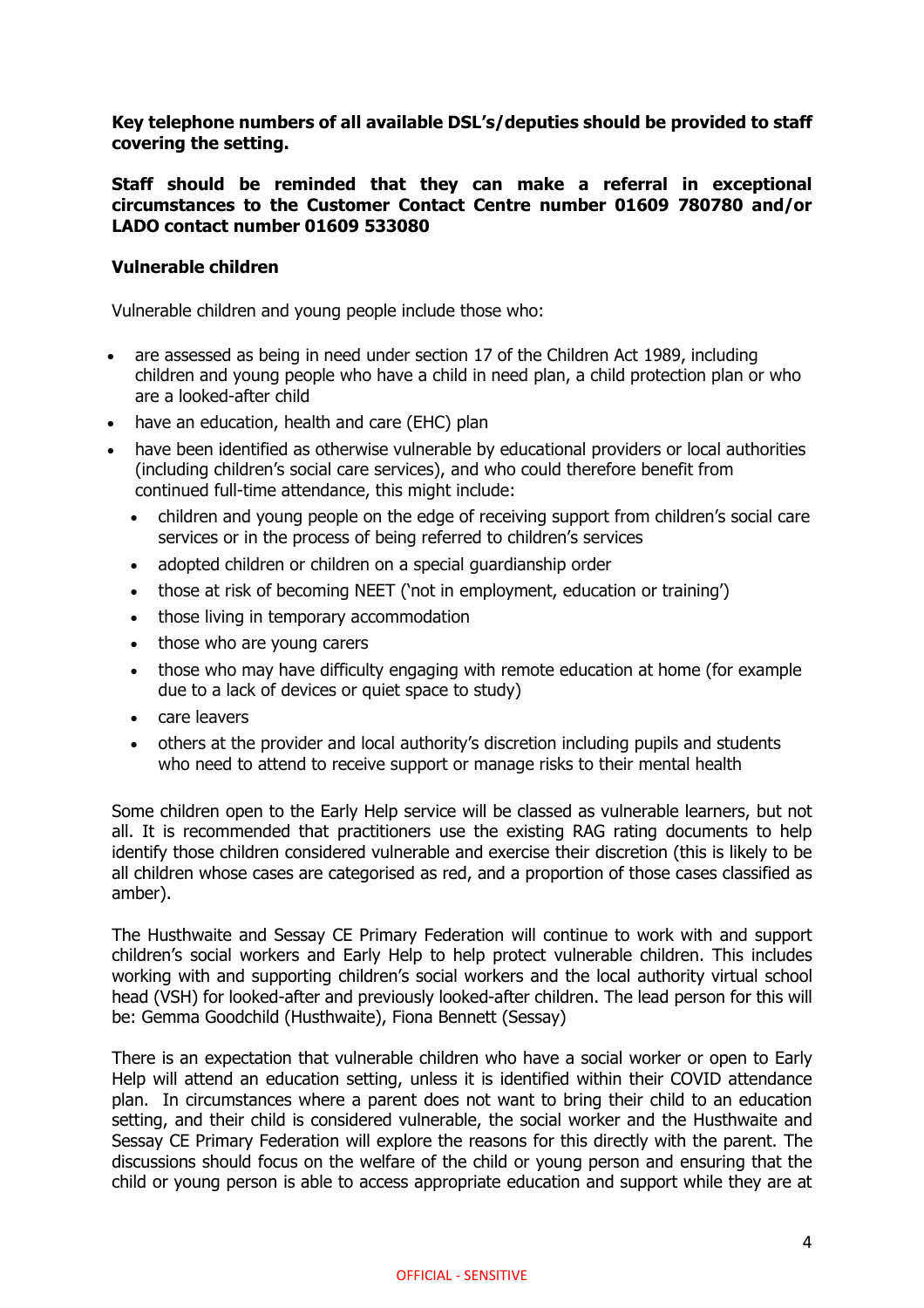home. Where parents are concerned about the risk of the child contracting COVID19, the Husthwaite and Sessay CE Primary Federation or the social worker will talk through these anxieties with the parent/carer following the advice set out by Public Health England.

<span id="page-4-0"></span>The attendance of vulnerable children will be monitored by the Local Authority and The Department for Education.

# **Attendance monitoring**

All pupils who are not eligible to be in school should be marked as Code X. They are not attending because they are following public health advice.

As vulnerable children are still expected to attend school full time, they should not be marked as Code X if they are not in school (except if they are shielding, self-isolating or quarantining). If the parent of a vulnerable child wishes their child to be absent, the parent should let the school know. The DfE expects schools to grant applications for leave of absence given the exceptional circumstances. This should be recorded as Code C (leave of absence authorised by the school) unless another authorised absence code is more applicable.

From Monday 11 January 2021 schools need to complete the DfE daily attendance return. This is vital as this information will also be used to calculate the number of Lateral Flow Tests needed for the school moving forward. Local authorities and education settings do not need to complete their usual day-to-day attendance processes to follow up on non-attendance.

[https://www.gov.uk/government/publications/coronavirus-covid-19-attendance-recording](https://www.gov.uk/government/publications/coronavirus-covid-19-attendance-recording-for-educational-settings)[for-educational-settings](https://www.gov.uk/government/publications/coronavirus-covid-19-attendance-recording-for-educational-settings)

The Husthwaite and Sessay CE Primary Federation and social workers will agree with parents/carers whether children in need should be attending school – The Husthwaite and Sessay CE Primary Federation will then follow up on any pupil that they were expecting to attend, who does not. The Husthwaite and Sessay CE Primary Federation will also follow up with any parent or carer who has arranged care for their child (ren) and the child (ren) subsequently do not attend.

To support the above, The Husthwaite and Sessay CE Primary Federation will, when communicating with parents/carers and carers, confirm emergency contact numbers are correct and ask for any additional emergency contact numbers where they are available.

In all circumstances where a vulnerable child does not take up their place at school, or discontinues, The Husthwaite and Sessay CE Primary Federation will notify their social worker.

#### **Vulnerable Children's Attendance Plan**

To facilitate multi-agency discussions, we have developed a template you can utilise throughout the decision making process. The template can be completed as part of a remote meeting or through a series of discussions with the child/young person, parents/carers and education setting. The completed template must be shared with those involved and relevant agencies must be updated on the plans for the young person. A link to the template can be found here:

[https://cyps.northyorks.gov.uk/sites/default/files/Emergencies,%20health%20and%20safety](https://cyps.northyorks.gov.uk/sites/default/files/Emergencies,%20health%20and%20safety/35%20Covid19%20Vulnerable%20Childrens%20Attendance%20Plan.docx) [/35%20Covid19%20Vulnerable%20Childrens%20Attendance%20Plan.docx](https://cyps.northyorks.gov.uk/sites/default/files/Emergencies,%20health%20and%20safety/35%20Covid19%20Vulnerable%20Childrens%20Attendance%20Plan.docx)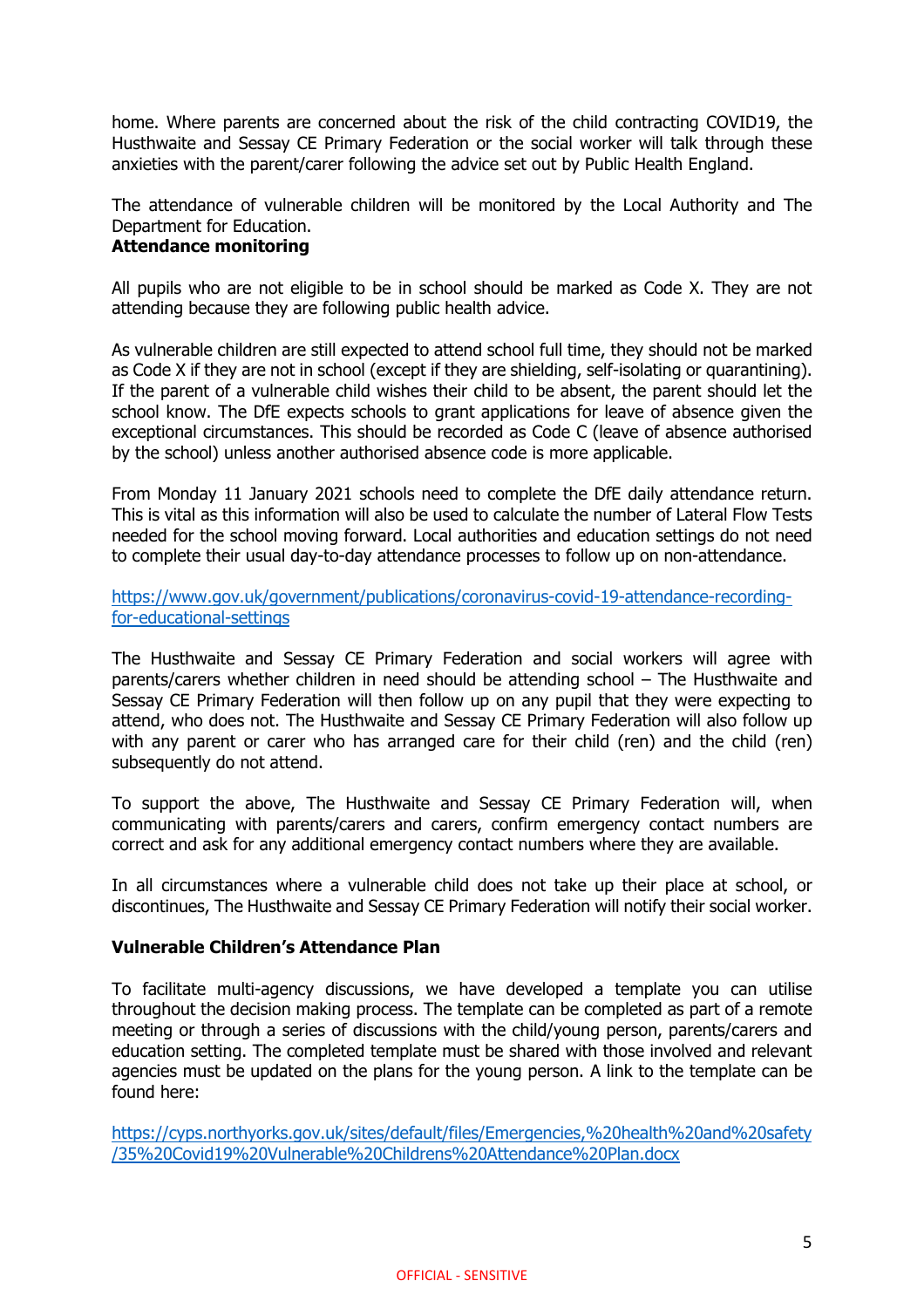# <span id="page-5-0"></span>**Designated Safeguarding Lead**

The Husthwaite and Sessay CE Primary Federation has a Designated Safeguarding Lead (DSL) and, a Deputy DSL at both schools.

The key contacts are detailed at the start of this document.

It is expected that schools and colleges will have a trained DSL (or deputy) available on site. However, it is recognised that in exceptional circumstances this may not always be possible, and where this is the case there are two options:

- a trained DSL (or deputy) from the school or college can be available to be contacted via phone or online video - for example working from home but must be available to come onto site if needed
- sharing trained DSLs (or deputies) with other schools or colleges (to be available to be contacted via phone, online video or come onto site if needed)

Whatever the scenario, it is important that all school and college staff and volunteers have access to a trained DSL (or deputy) and know on any given day who that person is and how to speak to them. The trained DSL (or deputy) must also be available to come on site if the need arises.

The DSL will continue to engage with social workers, and attend all multi-agency meetings, which can be done remotely.

#### <span id="page-5-1"></span>**Reporting a concern**

Where staff have a concern about a child, they should continue to follow the process outlined in the school Child Protection Policy, this includes making a report to the DSL.

Staff are reminded of the need to report any concern immediately and without delay.

Where staff are concerned about an adult working with children in the school, they should report the concern to the headteacher. If there is a requirement to make a notification to the headteacher whilst away from school, this should be done verbally and followed up with an email to the headteacher. This concern will then be reported to the LADO, 01609 533080. Concerns around the Headteacher should be directed to the Chair of Governors.

#### <span id="page-5-2"></span>**Safeguarding Training and induction**

DSL training is available online through the North Yorkshire Safeguarding Children Partnership.

All existing school staff have had safeguarding training and have read part 1 of Keeping Children Safe in Education (2019). The DSL should communicate with staff any new local arrangements, so they know what to do if they are worried about a child.

Where new staff are recruited, or new volunteers undertake work at the Husthwaite and Sessay CE Primary Federation, they will continue to be provided with a safeguarding induction.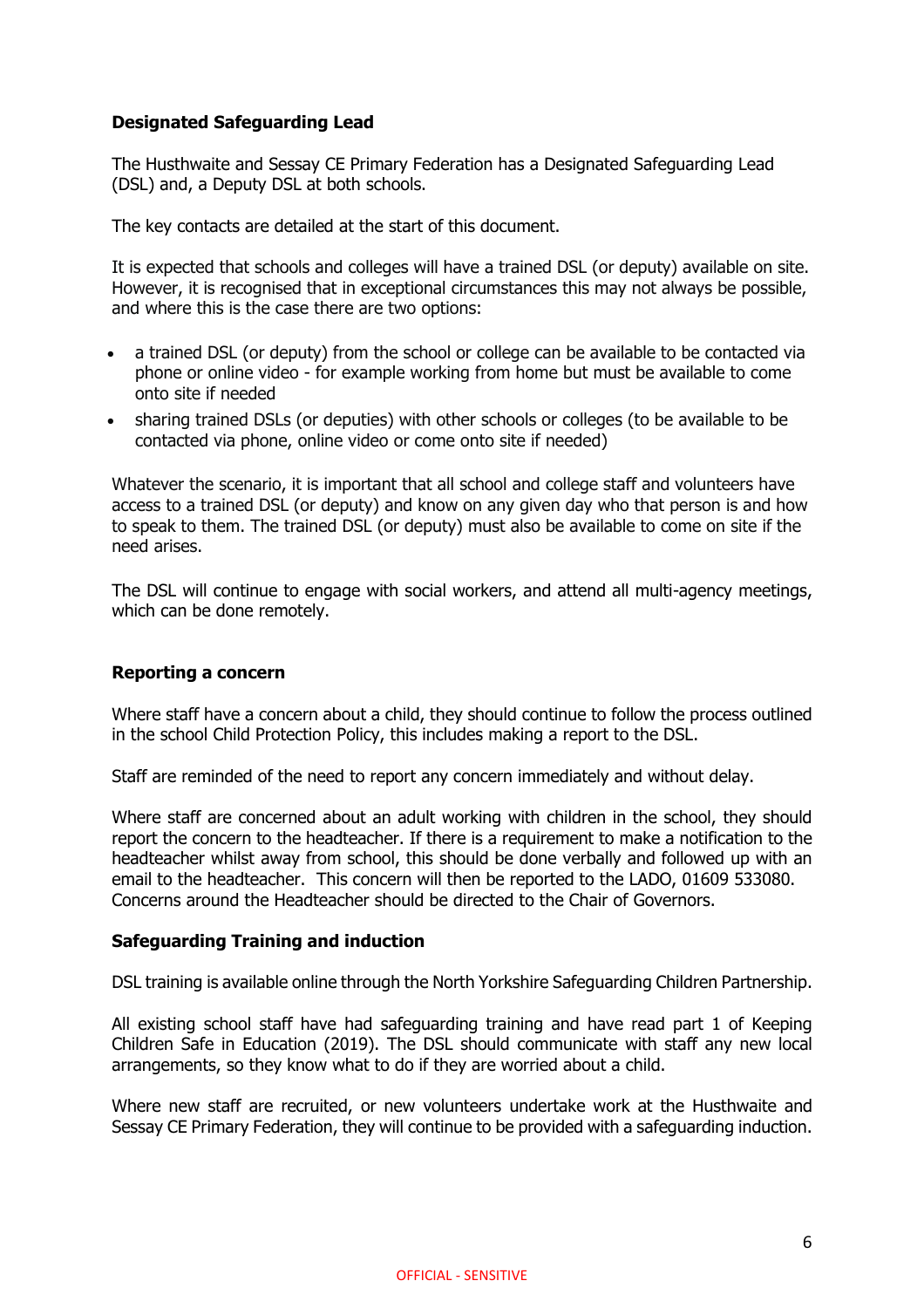If staff are deployed from another education authority or children's workforce setting to our school, we will take into account the DfE supplementary guidance on safeguarding children during the COVID-19 pandemic and will accept portability as long as the current employer confirms in writing that:-

- the individual has been subject to an enhanced DBS and children's barred list check
- there are no known concerns about the individual's suitability to work with children
- there is no ongoing disciplinary investigation relating to that individual

Upon arrival, they will be given a copy of the receiving setting's child protection policy, confirmation of local processes and confirmation of DSL arrangements.

#### <span id="page-6-0"></span>**Safer recruitment/volunteers and movement of staff**

It remains essential that people who are unsuitable are not allowed to enter the children's workforce or gain access to children. When recruiting new staff, the Husthwaite and Sessay CE Primary Federation will continue to follow the relevant safer recruitment processes for their setting, including, as appropriate, relevant sections in part 3 of Keeping Children Safe in Education (2020) (KCSIE).

In response to COVID-19, the Disclosure and Barring Service (DBS) has made changes to its guidance on standard and enhanced DBS ID checking to minimise the need for face-to-face contact.

Where The Husthwaite and Sessay CE Primary Federation are utilising volunteers, we will continue to follow the checking and risk assessment process as set out in KCSIE. Under no circumstances will a volunteer who has not been checked be left unsupervised or allowed to work in regulated activity.

The Husthwaite and Sessay CE Primary Federation will continue to follow the legal duty to refer to the DBS anyone who has harmed or poses a risk of harm to a child or vulnerable adult details can be found in KCSIE.

The Husthwaite and Sessay CE Primary Federation will continue to consider and make referrals to the Teaching Regulation Agency (TRA) as per paragraph 166 of KCSIE and the TRA's 'Teacher misconduct advice for making a referral.

During the COVID-19 period all referrals should be made by emailing [Misconduct.Teacher@education.gov.uk](mailto:Misconduct.Teacher@education.gov.uk)

Whilst acknowledging the challenge of the current National emergency, it is essential from a safeguarding perspective that any school is aware, on any given day, which staff/volunteers will be in the school or college, and that appropriate checks have been carried out, especially for anyone engaging in regulated activity. As such, The Husthwaite and Sessay CE Primary Federation will continue to keep their single central records (SCR) up to date as outlined in paragraphs 164 to 171 in KCSIE.

Ensure there is a record of which staff are onsite daily either on the SCR or separately.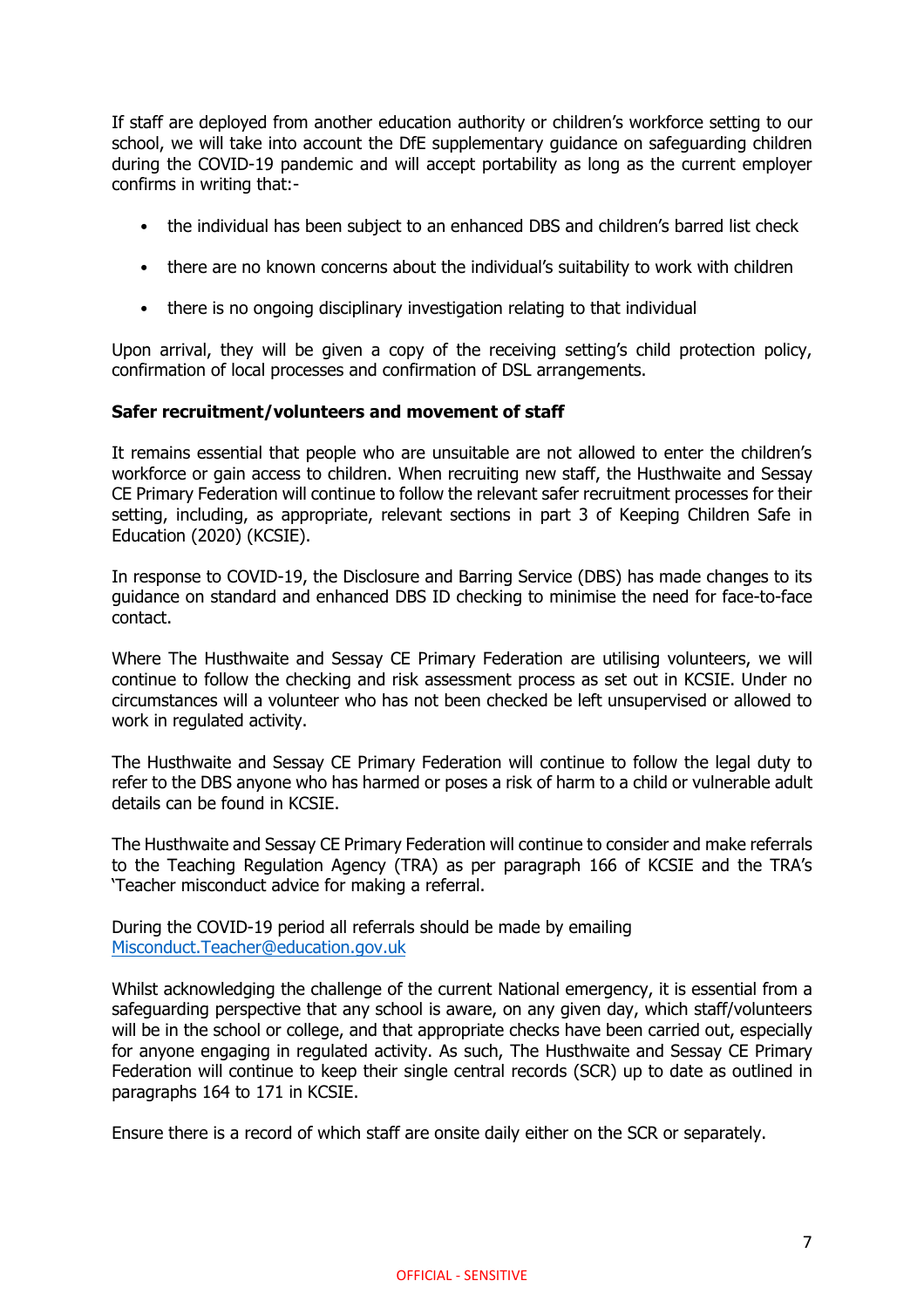## <span id="page-7-0"></span>**Online safety in schools and colleges**

The Husthwaite and Sessay CE Primary Federation will continue to provide a safe environment, including online. This includes the use of an online filtering system.

Where students are using computers in school, appropriate supervision will be in place.

#### <span id="page-7-1"></span>**Children and online safety away from school and college**

Keeping children safe online is essential. The statutory guidance keeping children safe in education provides schools and colleges with information on what they should be doing to protect their pupils online.

It is important that all staff who interact with children, including online, continue to look out for signs a child may be at risk. Any such concerns should be dealt with as per the Child Protection Policy and where appropriate referrals should still be made to children's social care and as required, the police.

Online teaching should follow the same principles as set out in the school code of conduct.

The Husthwaite and Sessay CE Primary Federation will ensure any use of online learning tools and systems is in line with privacy and data protection/GDPR requirements.

Support on delivering online remote education safely is available from:

- safe remote learning, published by SWGfL
- online safety and safeguarding, published by LGfL, which covers safe remote learning
- the National Cyber Security Centre, which includes which video conference service is right for you and using video conferencing services securely
- safeguarding and remote education during coronavirus (COVID-19)
- annex C of keeping children safe in education

Below are some things to consider when delivering virtual lessons, especially where webcams are involved (see ground rules):

- 1:1s parent always present, all are recorded
- Staff and children must wear suitable clothing, as should anyone else in the household.
- Any computers used should be in appropriate areas, for example, not in bedrooms; and the background should be blurred.
- The live class should be recorded so that if any issues were to arise, the video can be reviewed.
- Language must be professional and appropriate, including any family members in the background.
- Staff must only use platforms specified by senior managers and approved by our IT network manager / provider to communicate with pupils
- Staff should record, the length, time, date and attendance of any sessions held.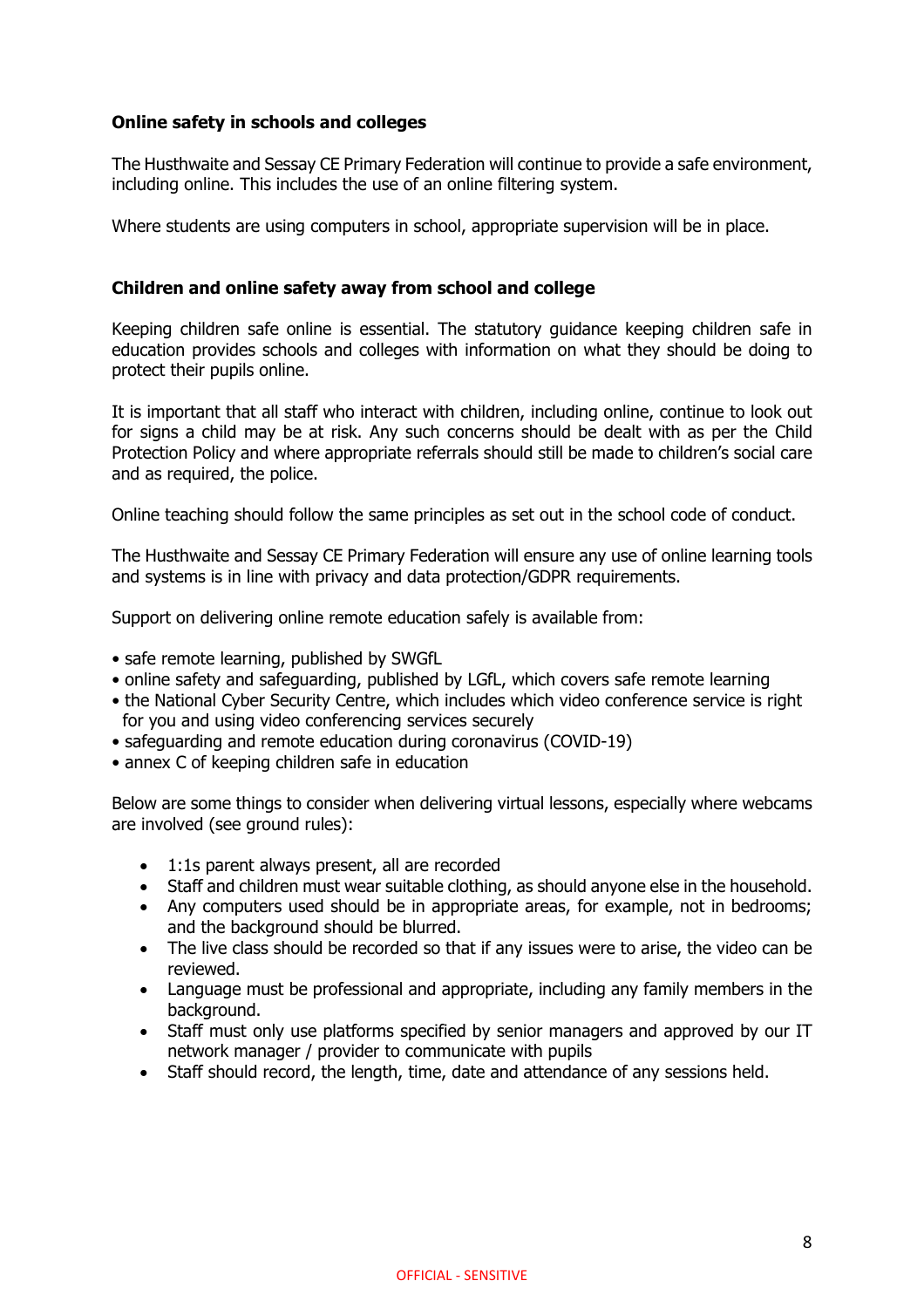## <span id="page-8-0"></span>**Supporting children not in school**

The Husthwaite and Sessay CE Primary Federation is committed to ensuring the safety and wellbeing of all its Children and Young people.

Where the DSL has identified a child to be on the edge of social care support, or who would normally receive pastoral-type support in school, they should ensure that a robust communication plan is in place for that child or young person.

Details of this plan must be recorded, as should a record of contact have made.

The communication plans can include; remote contact, phone contact, door-step visits. Other individualised contact methods should be considered and recorded.

The Husthwaite and Sessay CE Primary Federation and its DSL will work closely with all stakeholders to maximise the effectiveness of any communication plan.

This plan must be reviewed regularly (at least once a fortnight) and where concerns arise, the DSL will consider any referrals as appropriate.

The school will share safeguarding messages on its website.

The Husthwaite and Sessay CE Primary Federation recognises that school is a protective factor for children and young people, and the current circumstances, can affect the mental health of pupils and their parents/carers. Teachers at the Husthwaite and Sessay CE Primary Federation need to be aware of this in setting expectations of pupils' work where they are at home.

#### <span id="page-8-1"></span>**Supporting children in school**

The Husthwaite and Sessay CE Primary Federation is committed to ensuring the safety and wellbeing of all its students.

The Husthwaite and Sessay CE Primary Federation will continue to be a safe space for all children to attend and flourish. The Headteacher will ensure that appropriate staff are on site and staff to pupil ratio numbers are appropriate, to maximise safety.

The Husthwaite and Sessay CE Primary Federation will refer to the Government guidance for education and childcare settings on how to implement social distancing and continue to follow the advice from Public Health England on handwashing and other measures to limit the risk of spread of COVID19.

The Husthwaite and Sessay CE Primary Federation will ensure that where we care for children of critical workers and vulnerable children on site, we ensure appropriate support is in place for them. This will be bespoke to each child and recorded.

If pupils are attending other schools, it is important to ensure that all appropriate information, including child protection and medical information, is shared with the 'senior designated leader' to ensure their safety and wellbeing. Ensure that this information is held securely by the other school/hub.